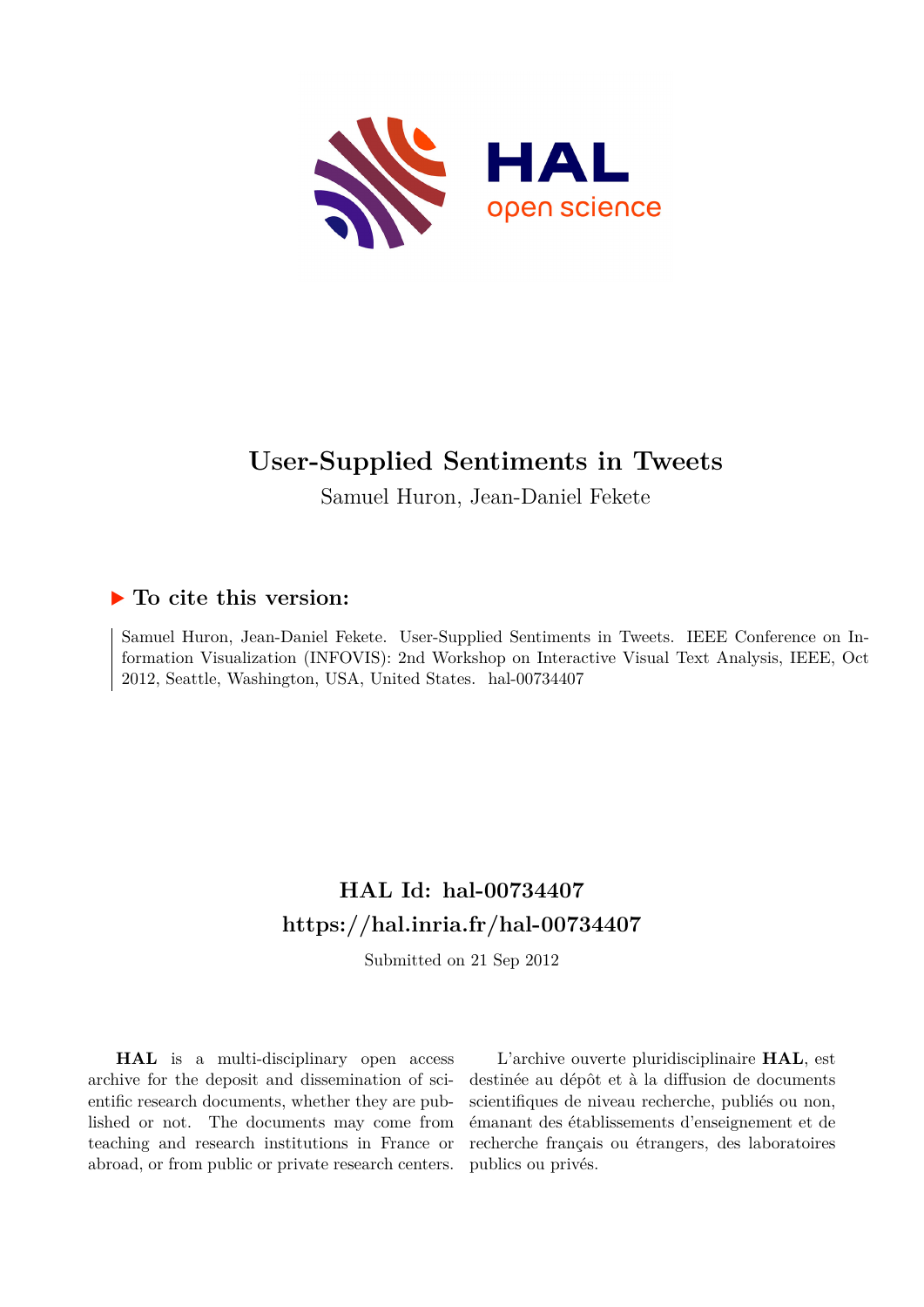# **User-Supplied Sentiments in Tweets**

Samuel Huron INRIA / IRI samuel.huron@cybunk.com

#### **ABSTRACT**

Microblogging has become very popular among web users: Twitter broadcasted 200 millions of them every day in 2011. These tweets can be used for social studies, opinion mining, and sentiment analysis. Tweets have been effectively used to analyze opinions and sentiments from specific events such as TV political debates or conference presentations. To analyze tweets, researchers either use Natural Language Processing or human-analyses, *e. g.* with Amazon Mechanical Turks. In this paper we describe a third method that can replace or complement the first two: convincing the tweet authors to explicitly express their opinion using a simple unambiguous syntax—a *tag*—while they tweet.

We report on our experience with the PolemicTweet system where authors tag the tweets they send during conferences and TV shows. We explain how we implemented PolemicTweet and discuss briefly the pro and cons.

We believe that author-tagging technologies can effectively complement automated analysis, in particular for analyzing tweets that are by essence ambiguous, and could be ironic, sarcastic or cryptic. We describe the incentive we used to convince the authors and the result we obtained.

#### **Author Keywords**

live event, Twitter, tagging, video annotation, crowdsourcing, Natural Language Processing (NLP).

#### **ACM Classification Keywords**

H.5.3 Information Interfaces and Presentation: Group and Organization Interfaces

#### **General Terms**

Human Factors; Design; Measurement.

#### **INTRODUCTION**

In the recent years, microposts such as *tweets* have been used to analyze data about particular events, such as political opinions during political TV debates [6], sport events [19], and crisis coordination [4]. Analyzing tweets is not only useful for the sake of understanding what people think about particular topics in general, it also informs about particular events

Jean-Daniel Fekete INRIA Jean-Daniel.Fekete@inria.fr

happening at some place in the world (*e. g.* a tornado hitting a place) or broadcasted on TV and visible on a large scale (*e. g.* the Olympics or a political TV debate). As such, tweets as well as other social networks such as Facebook—provide real-time sources of annotation for spatio-temporal events.

To analyze tweets, researchers have been using Natural Language Processing (NLP) or human-made analyses *e. g.* with Amazon Mechanical Turks. While useful, NLP analyses suffer from several pitfalls:

- Their cost is proportional to the number of messages to process and can become substantial;
- Most NLP research is targeted at English and not usable with other languages that still use tweets heavily and are of great interest (*e. g.* Arabic speaking countries);
- Even for English, sentiment analysis or topic classification on tweets is a complex process without "off the shelf' solution yet;
- NLP methods suffer from precision<sup>1</sup> problems due to the frequent use of irony, sarcasm, slang, and abbreviations.

Human analysts are better at understanding the language than NLP but are more costly both in time and price. They are not immune of precision problems due to the ambiguity of the natural language and the difficulty of interpreting irony, sarcasm, slang, and abbreviations.

In this position paper we describe a third method that complements the first two: persuading tweet authors to express their intents using an unambiguous coding—a *tag*—in their microposts. This method avoids having to interpret the intents of the tweets afterwards. In our current system, we ask authors to express 4 intents: agreement, disagreement, a question, or that they provide a reference information (*e. g.* a quote) related to a topic. To be effective, our method requires a careful mix of incentive and simplicity, as reminded by Shipman et al. [17]: without incentive, people will not spend more time adding explicit statements in their microposts; if expressing their intents is complex or cumbersome, they will not do it either.

Our method enriches the micropost's stream with information that is cheap, easy to parse, work in every language, and is not sensitive to bad interpretation. We report on our experience with author-tagging of conferences and TV shows, we explain how we implemented our method, and discuss its

Permission to make digital or hard copies of all or part of this work for personal or classroom use is granted without fee provided that copies are not made or distributed for profit or commercial advantage and that copies bear this notice and the full citation on the first page. To copy otherwise, or republish, to post on servers or to redistribute to lists, requires prior specific permission and/or a fee.

<sup>&</sup>lt;sup>1</sup>We refer to precision and recall as in Pattern Recognition or Machine Learning. *Precision* is the fraction of retrieved instances that are relevant (*i. e.* well classified), while *recall* is the fraction of relevant instances that are retrieved [14].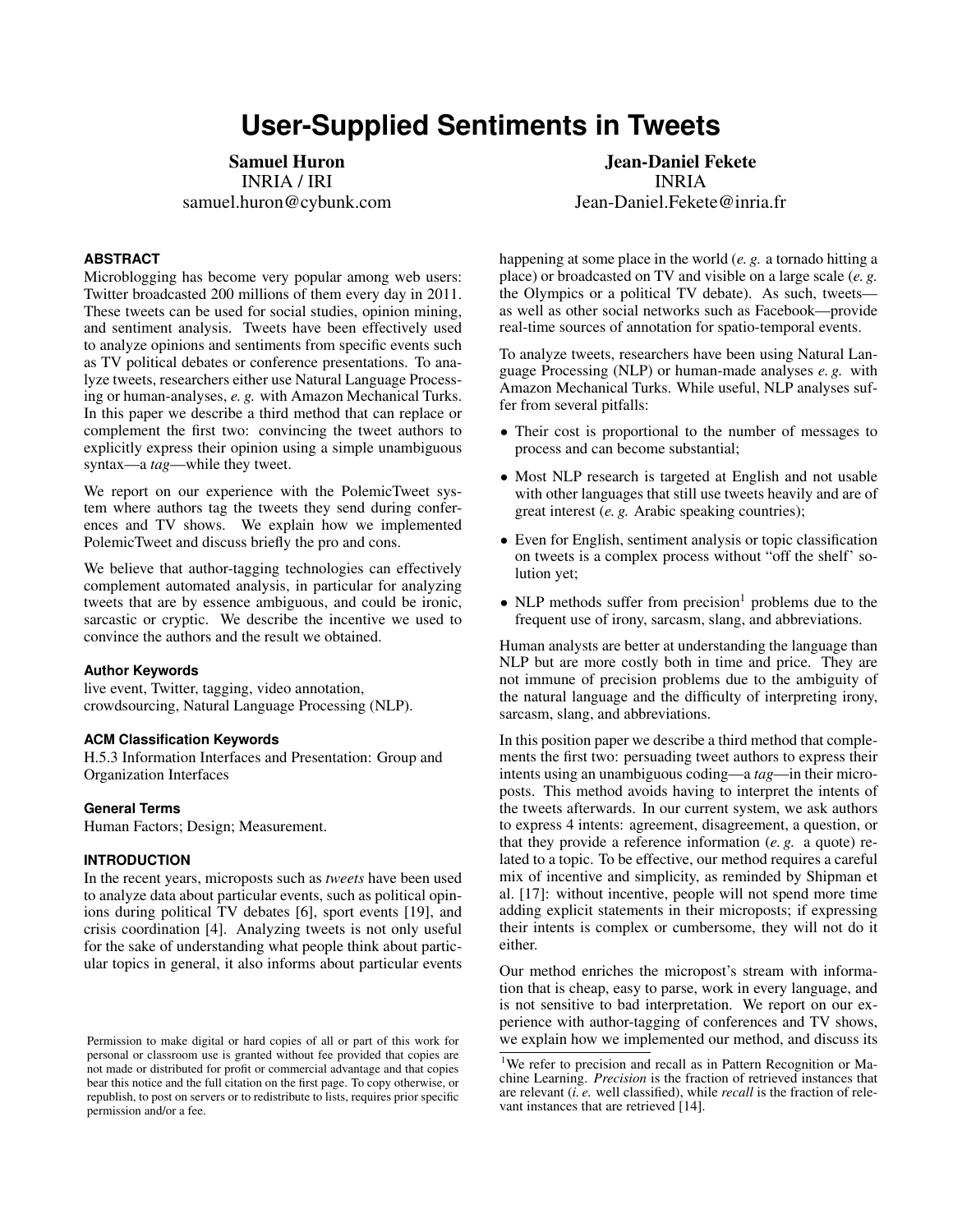pro and cons. The method has been used for about 30 conferences so far and a national TV shows in the last two years. Our method—because it is cheap and reliable—can be deployed to provide an initial set of annotations related to space and time for visual analytics.

### **RELATED WORK**

#### **NLP for Sentiment Analysis on Tweets**

In a few years, NLP techniques on tweets have improved greatly due to the availability of large corpora and the design of appropriate language models with short words and non standard English [13]. O'Connor [12] shows that lexiconbased classification techniques have a very low recall when using a lexicon of standard English while many tweets are written in an informal dialect. Today the combination of different techniques, such as machine learning based approach [1], semantic rule based approach [11], and graph based optimization [18], provide a significant improvement of sentiment classification, achieving about 86% of accuracy [11].

Still, NLP suffers from the pitfalls described in the introduction: a cost proportional to the number of messages to process, limited to English, not readily available from "off the shelf" product, and limited in recall.

#### **Human Annotation via Crowdsourcing**

According to MITNews [8] "Crowdsourcing is a technique for processing a task over the internet by splitting it into small chunks that dozens, hundreds or even thousands of people complete." This technique is particularly useful for tasks that are trivial for humans but difficult, for computers [15]. Crowdsourcing systems have demonstrated their effectiveness with several applications such as photo selection [2], data analysis [20], and question answering services [3].

Diakopoulos and Shamma [7] have crowdsourced sentiment classification for tweets using Amazon Mechanical Turks. Turkers were paid \$0.05 for ten classifications and have to recognize 4 types of sentiments: negative, positive, mixed, and "other". The corpus of tweet was in English, on a binary choice topic (2008 US presidential debate). In a second article [6], they applied machine-learning algorithms to perform the same analysis with lower precision and cost but higher speed. Crowdsourcing sentiment classification on tweets is now a standard service provided by the CrowdFlower [5] crowdsourcing platform, although it is limited to English.

Crowdsourcing suffers from the following pitfalls: *cost, speed,* (it is much slower than automated algorithms), and it is not immune from *ambiguity*. We have designed PolemicTweet [9] to address some of these pitfalls.

#### **PolemicTweet**

*PolemicTweet* (PT) was developed in response to the need for tagging videos of conferences to facilitate their browsing and analysis. A large number of organizations (universities, companies, institutions) organize middle-sized events, from workshop to conferences, gathering 20 to 300 attendees, each session lasting about 1 to 2 hours.

Many of these events are video recorded for archival or for sharing to a broader audience. When we started to develop PolemicTweet, automatic sentiment classification methods on tweets were not as effective as they are now, at least for English; since PT is mainly deployed in France, automatic sentiment classification is still not an effective option.

Therefore, PolemicTweet relies on tweet authors to insert special tags in their tweets to express their intents with regard to the presentation. PolemicTweet currently supports 4 intents, expressed by inserting two repeated characters anywhere in the tweet: agreement  $++$ , disagreement  $--$ , question ??, and reference material added ==. This information is collected and used to annotate the produced video (Figure 1), as can be seen on the web site [16] that already contains about 30 annotated videos.

The colored bar chart added to the video navigation panel is a navigation aid that shows every tweet about the event as a colored 5 pixels square. The color code is straightforward: green for agreement, red for disagreement, orange for a question, and blue for reference material added. Grey squares represent tweets with no PolemicTweet tag.

#### **Protocol**

To increase the chance that participants use our syntax in their tweets, we have designed a special social protocol and some tools. It is difficult to know precisely how much each of these contribute to convincing the participants but, overall, we obtain an average around 40% and a peak at 77% when the audience is very active. We consider the protocol crucial to the success of PolemicTweet: incentives must be used to convince tweet authors to use the syntax.

The social protocol consists of:

- Before the event we have designed a "connection package" to make sure the audience is properly informed. It consists of a flyer, given to attendees during the registration process, containing information about the wireless network, the PT syntax, the URL of the event web page, and the Twitter hashtag for the event.
- During the event the web page of the event can be used to read and send tweets with support for the syntax. It includes colored feedback about the tweets that include the syntax. We also record all the tweets that use the defined hashtag.
- After the event a tweet is sent to the participants notifying them of the availability of the recorded video on the web site and thanking them for their participation. The video captured during the event is published on the PT web site with the visualization of the tweets activity.

We have implemented two tools to support our protocol and process:

A PT-enhanced tweet client: a web application that allows reading and sending tweets with support for our syntax (Figure 2). By visually highlighting tagged tweets in real time, this web application creates an awareness of the other opinions and incentive to tag her/his own tweets.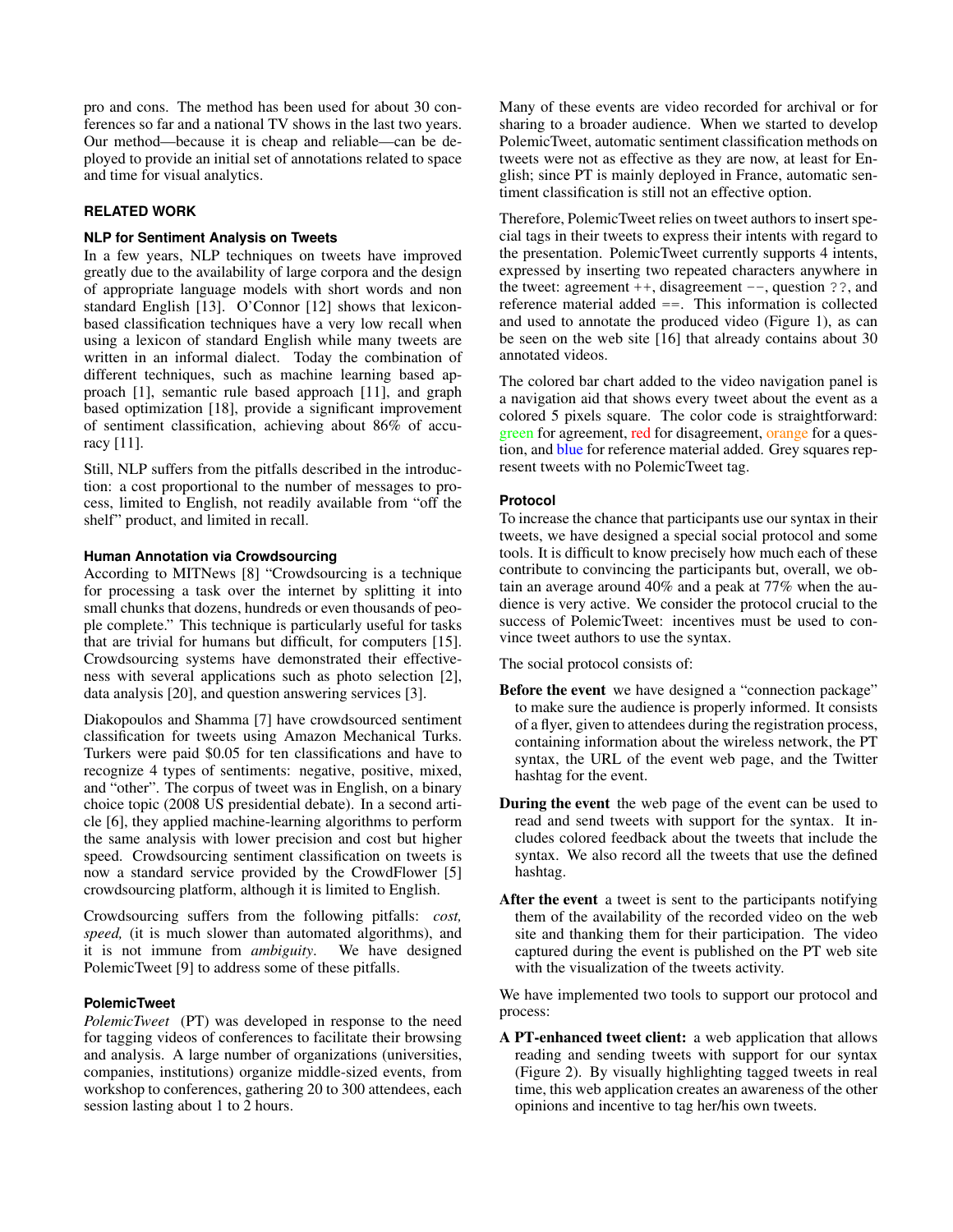

Question 1 : catalisation

synchronised crowded, catalyst, plausible promess, success, fail, Wikipedia, small and good,



The Metadata Player: a web application that extends existing video player by adding the color tweets bar chart (Figure 1) [?]. This video player allows navigation on the video using either the standard controls or by interacting with the tweets. By moving the mouse over a square, the text of the tweet is displayed on a popup window. Clicking on a square cues the video at the time it was sent.

### **DISCUSSION**

We designed to PolemicTweet to annotate tweets but is has become a more complete system, because the live feedback provided by the tweets reader in our client adds a lot to the experience of the audience. Participants can share their feelings with others, get a quick overview of the mood and reactions, organizers can gather feedback, questions and reference material about the talks, and presenters can collect feedback on their talk too. So far, the feedback has never been insulting or embarrassing, even if, at times, comments have been negative. PolemicTweet is used on a regular basis and other institutions have been asking to use it for their own events, which is a good sign of success.

The cost of PolemicTweet is different than using NLP or human annotation: it is mostly independent of the number of tweets since tweet authors enter the annotations with no extra cost for the conference organizers. The quality is also different: less ambiguous since authors express their intents, but with only 40% of annotated tweets. As raised in the introduction, nothing prevents NLP or human annotations to be performed to the remaining tweets if needed.

PolemicTweet has been also used to annotate national TV shows, under the name *Bubble TV*. We have modified the social protocol and tools to present a more appealing interface with animations to be attractive on TV. Here again, tweet authors have used a variant syntax for the tags so the resulting stream of tweets can be used to create an annotated a time line of each show. In that particular case, the goal was more to receive live feedback about the show presenters than to annotate it. Still, both feedbacks are useful and usable with no



Figure 2. Enhanced Tweeter client used during the live conference to visualize tweets and remind the PT syntax.

#### extra cost.

With our experience deploying PolemicTweet, we see it as a practical tool to generate an annotated timeline to help the exploration and analysis of recorded events. However, it also has limitations.

*Limited number of tags*: tweet authors will never remember more than a few tags: PolemicTweet cannot provide richly encoded annotations. Yet, other methods based on NLP or crowdsourcing have been very limited too up to now, so PolemicTweet remains useful and could be complemented by entity recognition or other technologies when they become robust enough on tweets.

*Tags should be known in advance*: exploration of topics and alternative sentiments on tweets cannot be done with our technique, and changing the tag set during the event would certainly confuse the participants and lower the quality and quantity of tagged tweets.

*Non technical communities are excluded*: we noticed a strong variation on the number of tagged tweets when the audience changed from high-tech communities to more traditional ones.

### **CONCLUSION AND FUTURE WORK**

This position paper explains how we implemented PolemicTweet, a system inciting people to tag their tweets with unambiguous expressions of some of their intents. PolemicTweet specifies a simple syntax for agreement, disagreement, questions, and the adding of reference material in a tweet.

The deployment of PolemicTweet for a series of about 30 events during 2 years shows the practicality of our approach and very positive results in annotating videos with a limited amount of effort. Beyond the relative success of our system, we have witnessed a great interest from our audience and from other event organizers; we assume it is due to the increased engagement offered by PolemicTweet.